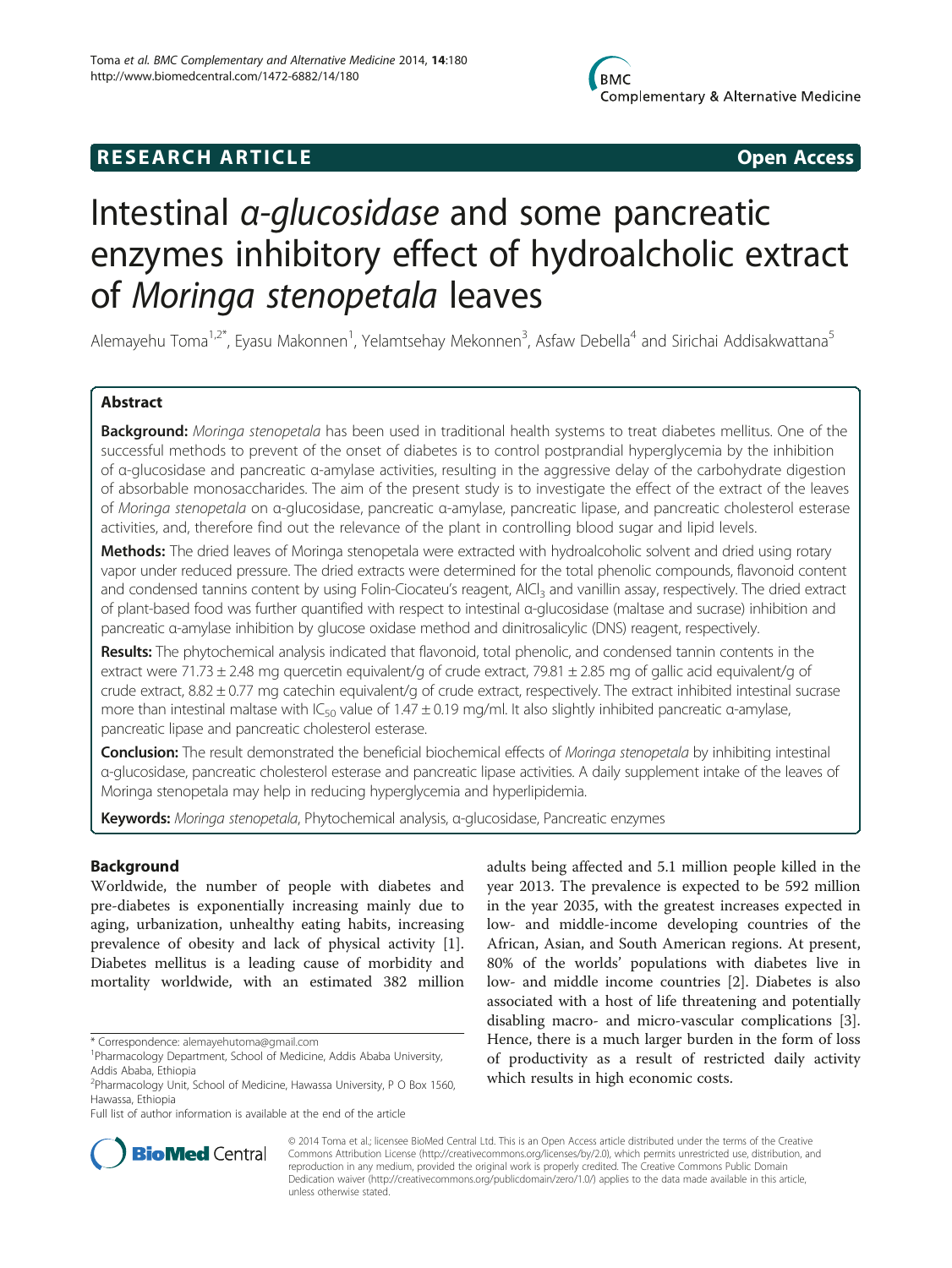Moringa stenopetala (Baker  $f$ ) Cufodontis belongs to family Moringaceaeis commonly grown in Southern parts of Ethiopia [[4\]](#page-4-0). The leaves of Moringa stenopetala are cooked and eaten as vegetables and the leaves and roots are used to treat malaria, diabetes, asthma, repelled placenta, hypertension and gastrointestinal problems [\[5,6](#page-4-0)]. It has been reported that Moringa stenopetala leaves and roots showed antitrypanosomal activity [[7\]](#page-4-0). The antispasmodic effects of the leaves on smooth muscle tissues and antibiotic properties of the seeds [[5,8\]](#page-4-0) have also been reported. The crude aqueous extract of the leaves demonstrated hypoglycemic activity [\[9](#page-4-0)]. The crude aqueous/ethanol extract and fractions of the leaves of Moringa stenopetala have been reported to have both hypoglycemic and antihyperglycemic effect [[10,11\]](#page-4-0). Moreover, chronic administration of the n-butanol fraction of ethanol extract of Moringa stenopetala leaves in alloxan-induced diabetic mice showed antihyperglycemic and antihyperlipedimic effects with wide margins of safety, indicating its potential for long term management of diabetes [[12\]](#page-4-0).

The aim of the present study was to investigate the inhibitory effect of the leaf extract of Moringa stenopetala on α-glucosidase, pancreatic α-amylase, pancreatic lipase, and pancreatic cholesterol esterase activities besides phytochemical analysis.

# Methods

# Chemicals

Folin-Ciocalteu, quercetin, catechin, gallic acid, rat intestinal acetone powder, porcine pancreatic α-amylase, vanillin, 3,5-dinitrosalicylic acid, glucose oxidase kits, p-nitrophenylbutylrate (p-NPB), p-nitrophenylpalmitate (p-NPP), taurodeoxycholic acid, taurocholic acid, porcine cholesterol esterase, porcine pancreatic lipase were purchased from Sigma-Aldrich Co. (St. Louis, MO, USA). All others chemicals used were of analytical grade.

# Collections and preparation of plant materials

The leaves of Moringa stenopetala was collected from Gamo Gofa Zone, South Nation's Nationalities Peoples Region, 520 kilometer south of Addis Ababa. After collection, the plant was identified and authenticated by a taxonomist, and deposited in herbarium of Ethiopian nutrition and health research institute (ENHRI) with a voucher number AL-001. It was then dried under shade and crushed to powder for extraction.

# Preparation of plant material extract

The powdered leaves (1.2 Kg) were extracted by percolation using 70%( v/v) ethanol, and the mixture was then filtered using Whatmann filter paper no. 1. The extract was dried by evaporation using rotary vaporizers under reduced pressure at a temperature of 40-45°C.

The residue filtrate obtained was then dried by steam bath at 40°C and kept in refrigerator at 8°C for experimental usage. The yield of the extract was 20.1% in weight by weight (w/w).

# Determination of flavonoid content

Estimation of flavonoid content in the dried extracts was done according to a previous method [[13](#page-4-0)]. The dried extract (0.5 mg) was dissolved in 80% ethanol (1 ml). The sample solution (50 μl) was added to 10 μl of  $AlCl<sub>3</sub>$ solution (10% w/v) and 10  $\mu$ l of 1 M sodium acetate in absolute ethanol (150 μl). After incubation at 30°C for 30 min, the absorbance was measured immediately at 430 nm. The estimation of flavonoid content was calculated from a calibration curve using quercetin as a standard. The results were expressed as milligram quercetin equivalent/gram dry weight of extract.

$$
Flavonoid (mg/g) = \frac{(Abs \: test \: sample\text{-}Abs \: blank)\text{-}Intercept}{Slope \times{} amount \: of \: sample \: in \: gram}
$$

Where Abs test sample was the absorbance of extract with reagent, Abs blank was the absorbance of extract without reagent.

# Determination of total phenolic content

Total phenolic content of the extract was performed according to a previous method [\[13\]](#page-4-0). The dried extract (0.5 mg) was dissolved in distilled water (1 ml). The sample solution (50 μl) was mixed with 50 μl of Folin-Ciocateu's reagent followed by 50 μl of  $\text{Na}_2\text{CO}_3$  (10% w/v). After incubation at 30°C for 60 min, the absorbance was measured at 760 nm using a microplate reader. Total phenolic content was calculated from a calibration curve using gallic acid as a standard. The results were expressed as milligram gallic acid equivalent/gram dry weight of extract.

Total phenolic compounds  $(mg/g)$  $=\frac{(Abs test sample-Abs blank)-Intercept}{Slope \times amount of sample in gram}$ 

Where Abs test sample was the absorbance of extract with reagent, Abs blank was the absorbance of extract without reagent.

# Determination of condensed tannin content

Estimation of condensed tannin content in the dried extracts was done according to a previous method [\[14](#page-4-0)]. The dried extract (5 mg) was dissolved in 80% ethanol (1 ml). The sample solution (50  $\mu$ l) was added to 100  $\mu$ l of vanillic acid solution (4% w/v) and 50 μl of concentrated HCl. The absorbance was measured immediately at 500 nm. The estimation of condensed tannin content was calculated from a calibration curve using catechin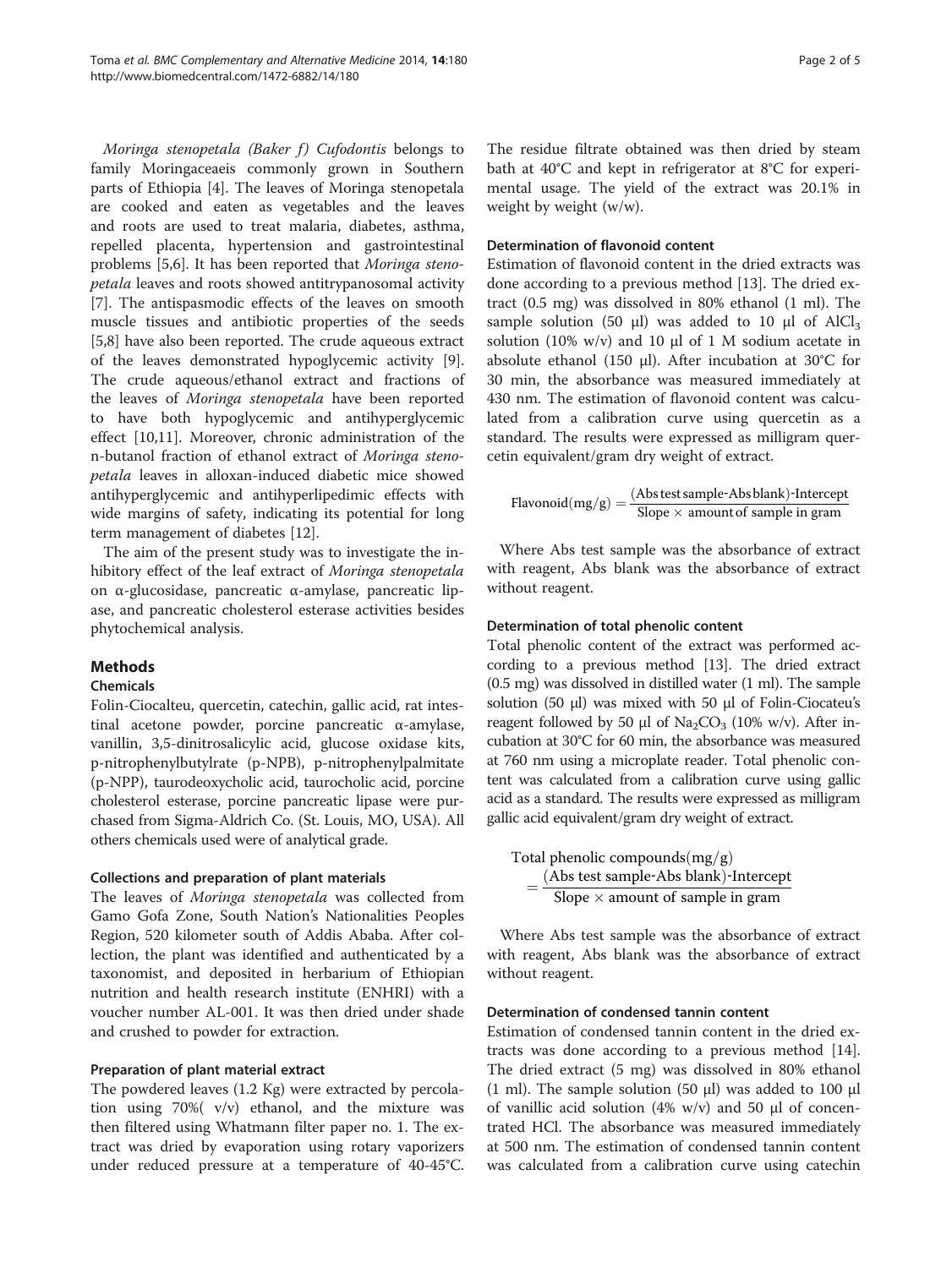as a standard. The results were expressed as milligram catechin equivalent/gram dry weight of extract.

Condensed tannins (mg/g) =  $\frac{(Abs \text{ test sample-Abs blank})\text{-Intercept}}{\text{Slope} \times \text{amount of sample in gram}}$ 

Where Abs test sample was the absorbance of extract with reagent, Abs blank was the absorbance of extract without reagent.

# Pancreatic α-amylase inhibitory activity

The pancreatic α-amylase inhibition assay was performed according to a previous report [[15\]](#page-4-0). Porcine pancreatic α-amylase (3units/ml) was dissolved in 0.1 M phosphate buffer saline, pH 6.9. The various concentrations of the extract (10 μl) were added to a solution containing starch  $(1 \text{ g/l})$  and phosphate buffer  $(165 \text{ µl})$ . The reaction was initiated by adding enzyme solution (75 μl) to the incubation medium. After 10 min incubation, the reaction was stopped by adding 250 ml dinitrosalicylic (DNS) reagent (1% 3, 5-dinitrosalicylic acid, 0.2% phenol,  $0.05\%$  Na<sub>2</sub>SO<sub>3</sub> and 1% NaOH in aqueous solution) to the reaction mixture. The mixtures were heated at 100°C for 10 min in order to stop the reaction. Thereafter, 250 μl of 40% potassium sodium tartarate solution was added to the mixtures to stabilize the color. After cooling to room temperature in a cold water bath, the absorbance was recorded at 540 nm using a microplate reader. Acrabose was used as positive control.

$$
\% Inhibition = \frac{AbsContol\text{-}AbsSample \times 100}{AbsControl}
$$

Where Abs Control was the absorbance without sample, Abs samples was the absorbance of sample extract.

# Intestinal α-glucosidase inhibitory activity

The assessment of intestinal  $\alpha$ -glucosidase inhibitory activity was based on the modified method previously described [\[15](#page-4-0)]. Briefly, 100 mg of rat intestinal acetone powder was homogenized in 3 ml of 0.9% NaCl solution. The solution was centrifuged at 12,000 g for 30 min and then subjected to assay. The crude enzyme solution (as maltase assay, 10  $\mu$ l; as sucrase assay, 30  $\mu$ l) was incubated with 30 μl maltose (86 mM) or 40 μl sucrose (400 mM), 10 μl of the extract at various concentrations, followed by the addition of 0.1 M phosphate buffer, pH 6.9 to give a final volume of 100 μl. The reaction was incubated at 37°C for 30 min (maltase assay) or 60 min (Sucrase assay). Thereafter, the mixtures were suspended in boiling water for 10 min to stop the reaction. The concentrations of glucose released from the reaction mixtures was determined by glucose oxidase method with absorbance at a wavelength of 450 nm. Intestinalα-glucosidase inhibitory activity was expressed as percentage inhibition using the following formula. Acrabose was used as positive control.

$$
\% Inhibition = \frac{AbsControl\text{-}AbsSample}{AbsControl} \times 100
$$

Where Abs Control was the absorbance without sample, Abs samples was the absorbance of sample extract.

#### Pancreatic cholesterol esterase inhibition

The pancreatic cholesterol esterase inhibition was performed spectrophotometrically based on previous method [[13](#page-4-0)]. The extract was incubated with mixtures containing 5.16 mM taurocholic acid, 0.2 mM p-NPB in 100 mM sodium phosphate buffer, 100 mM NaCl, pH 7.0. The reaction was initiated by adding porcine pancreatic cholesterol esterase (1  $\mu$ g/ml). After incubation for 5 min at 25°C, the mixtures were measured the absorbance at 405 nm. Simvastatin was used as positive control.

$$
\% Inhibition = \frac{AbsControl\text{-}AbsSample}{AbsControl} \times 100
$$

Where Abs Control was the absorbance without sample, Abs samples was the absorbance of sample extract.

#### Pancreatic lipase inhibition

The pancreatic lipase inhibition was performed spectrophotometrically based on previous method with little modification [\[16](#page-4-0)]. The extract was incubated with mixtures containing 5 mM deoxytaurocholic acid, 0.2 mM p-NPP in 50 mM sodium phosphate monobasic buffer, pH 8.0. The reaction was initiated by adding porcine pancreatic lipase (10 mg/ml). After incubation for 5 min at 37°C, the mixtures were measured the absorbance at 410 nm. Orlistat was used as positive control.

$$
\% Inhibition = \frac{AbsControl\text{-}AbsSample}{AbsControl} \times 100
$$

Where Abs Control was the absorbance without sample, Abs samples was the absorbance of sample extract.

#### Data analysis

The IC50 values were calculated from plots of log concentration of inhibitor concentration versus percentage inhibition curves using sigma plot version11. The data were expressed as mean ± standard error of mean (SEM).

# Results

The amount of total flavonoids, total polyphenolic compounds, and condensed tannins contents determined in the extract are summarized in Table [1](#page-3-0). The content of flavonoid in the extract was  $71.73 \pm 2.48$  mg quercetin equivalent/g of crude extract. The total polyphenolic compound in the extract was  $79.81 \pm 2.85$  mg of gallic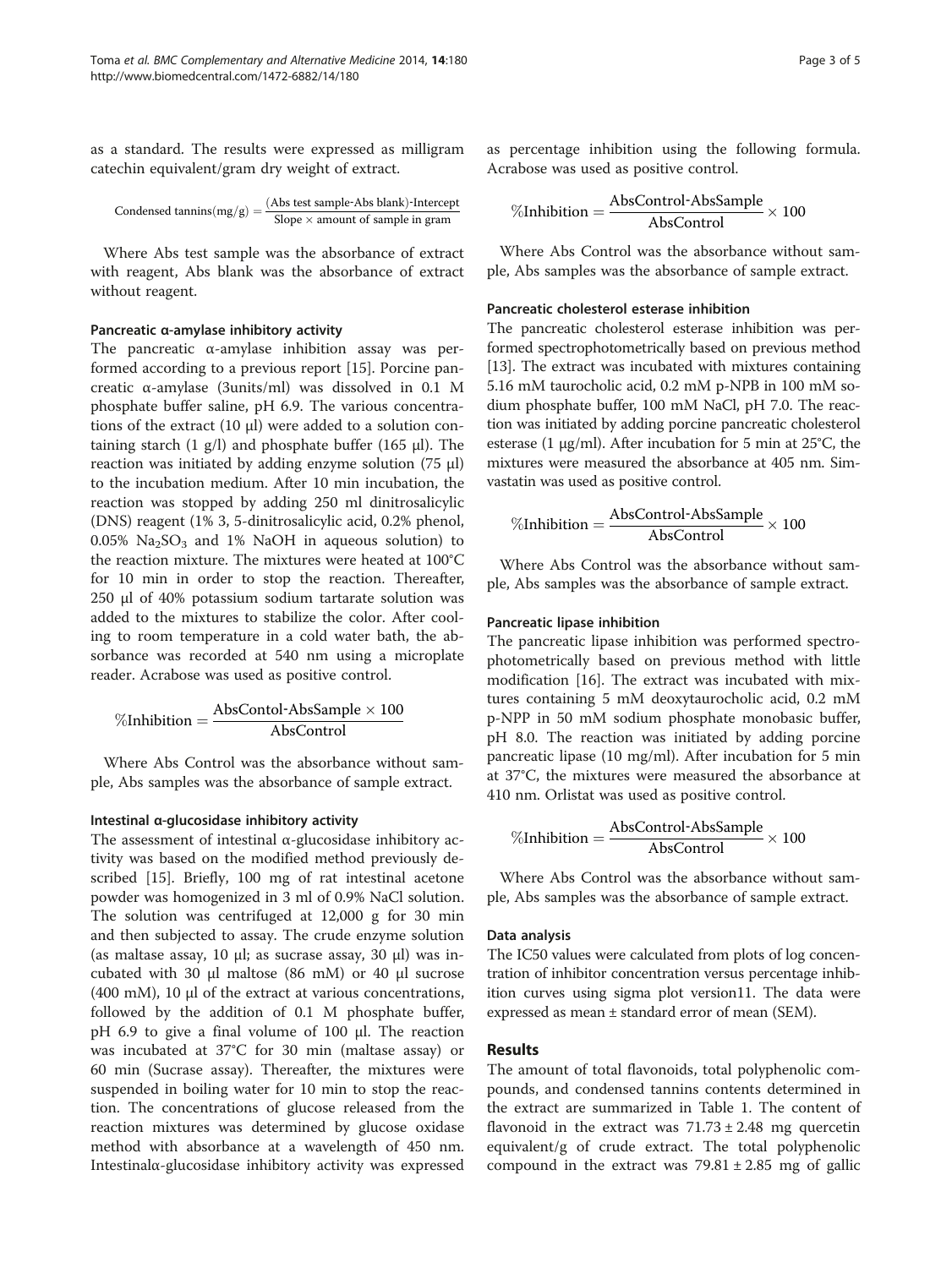| Phytochemical analysis |                          |                                |                                  |  |  |  |
|------------------------|--------------------------|--------------------------------|----------------------------------|--|--|--|
|                        | Flavonoid (mg/g extract) | Total phenolics (mg/g extract) | Condensed tannins (mg/g extract) |  |  |  |
| Moringa stenopetala    | 71.73 ± 2.48             | $79.81 \pm 2.85$               | $8.82 + 0.77$                    |  |  |  |
|                        |                          |                                |                                  |  |  |  |

<span id="page-3-0"></span>Table 1 Flavonoid, total phenolic, and condensed tannin contents of Moringa stenopetala leaves extract

acid equivalent/g of crude extract. Furthermore, the content of condensed tannins in the extract was found to be Results are expressed as means  $\pm$  S.E.M., n = 3.

 $8.82 \pm 0.77$  mg catechin equivalent/g of crude extract. As shown in Table 2, the IC50 value of the extract was  $1.47 \pm 0.19$  mg/ml for intestinal sucrase, where as the extract (5 mg/ml) inhibited intestinal maltase by  $48.64 \pm$ 1.18%. The findings indicated that the extract was a more specific inhibitor of intestinal sucrase than intestinal maltase. The extract also inhibited pancreatic cholesterol esterase activity  $(49.22 \pm 2.34)$  more than pancreatic α-amylase  $(6.06 \pm 0.75%)$ . Moreover, it was found that the extract inhibited pancreatic lipase with IC50 value of greater than 5 mg/ml.

# **Discussion**

Diabetes mellitus is a metabolic disorder that usually affects carbohydrate, fat, and protein metabolism, followed by multiorgan injury in the later period, and hyperipidemia is associated with hyperglycemia [\[17](#page-4-0)]. More powerful new compounds with pan-target activity and proven long-term safety should be highly effective in a clinical setting for patients with coexisting relevant lipid and glucose metabolic disorders. These discoveries pave the way for the development of drugs for treating chronic multigenic metabolic and cardiovascular diseases, for which therapy is presently insufficient or nonexistent [[18\]](#page-4-0). This is the first study to investigate the effect of leaf extract of Moringa stenopetala on pancreatic and intestinal enzymes related to antihyperglycemic and antihyperlipidemic actvities.

The presence of phytochemicals in plant products gives a great potential for balancing metabolic disturbances. Several phytomolecules including flavonoids, phenolic compounds, alkaloids, glycosides, saponins, glycolipids, dietary fibres, polysaccharides, peptidoglycans, carbohydrates, amino acids and others obtained from various plant sources have been reported as potent hypoglycemic agents. Flavonoids are a heterogeneous group of ubiquitous plant polyphenols, which exhibit a variety of pharmacological activities, including the anti-atherogenic as well as antihyperglycemic effects, lipoprotein oxidation, blood

platelet aggregation and vascular reactivity [\[19\]](#page-4-0). A high content of phytochemicals especially total polyphenolic compounds and total flavonoids may contribute to the pleiotropic effects of Moringa stenopetala leaves that support the use of the plant for different metabolic disorders in the local community.

It is well known that inhibition of intestinal α-glucosidase and pancreatic α-amylase activity results in delaying carbohydrate digestion of absorbable monosaccharides, causing reduction of postprandial hyperglycemia. The plant extract showed a weaker pancreatic α-amylase activity compared to intestinal α-glucosidase activity. α-glucosidase inhibitors delay intestinal carbohydrate absorption and slow the sharp rise in blood sugar levels that diabetic patients typically experience after snacks. However, none of the currently available α-glucosidase inhibitors for clinical use are devoid of severe adverse effects [\[20,21\]](#page-4-0). The search for new group of agents from natural resources especially from traditional medicines has, therefore, become an attractive approach for the treatment of postprandial hyperglycemia. Our study showed that hydroalcoholic leaf extract of Moringa stenopetala is a potent inhibitor of α-glucosidase activity, and therefore suggests that extracts of Moringa stenopetala could be an attractive source of alternative treatment.

Besides hyperglycemia, diabetes mellitus is highly characterized by elevated levels of triglycerides and cholesterol in the blood highly associated with a modern lifestyle and increase consumption of a high fat diet [\[22](#page-4-0)]. Reducing absorption of free fatty acids and free cholesterol by inhibiting pancreatic lipase and pancreatic cholesterol esterase reduces hyperlipidemia associated with diabetes mellitus [\[23,24\]](#page-4-0). In our previous findings it was reported that the plant material of Moringa stenopetala has antihyperlipidemic effects [\[12\]](#page-4-0) which may be due to the inhibition of pancreatic lipase and pancreatic cholesterol esterase.

# Conclusion

In conclusion, we demonstrate here that the inhibition of intestinal α-glucosidase by extracts of Moringa stenopetala may contribute to antihyperglycemic activity. Extracts of

Table 2 The inhibitory effects of Moringa stenopetala leaf extract on pancreatic α-amylase, maltase, sucrase, pancreatic lipase, and pancreatic cholesterol esterase activities

| $IC_{50}$ values (mg/ml) |                      |         |               |                   |                                 |  |  |
|--------------------------|----------------------|---------|---------------|-------------------|---------------------------------|--|--|
|                          | Pancreatic a-Amylase | Maltase | Sucrase       | Pancreatic lipase | Pancreatic cholesterol esterase |  |  |
| Moringa stenopetala      |                      |         | $1.47 + 0.19$ |                   |                                 |  |  |

Results are expressed as means  $\pm$  S.E.M., n = 3.